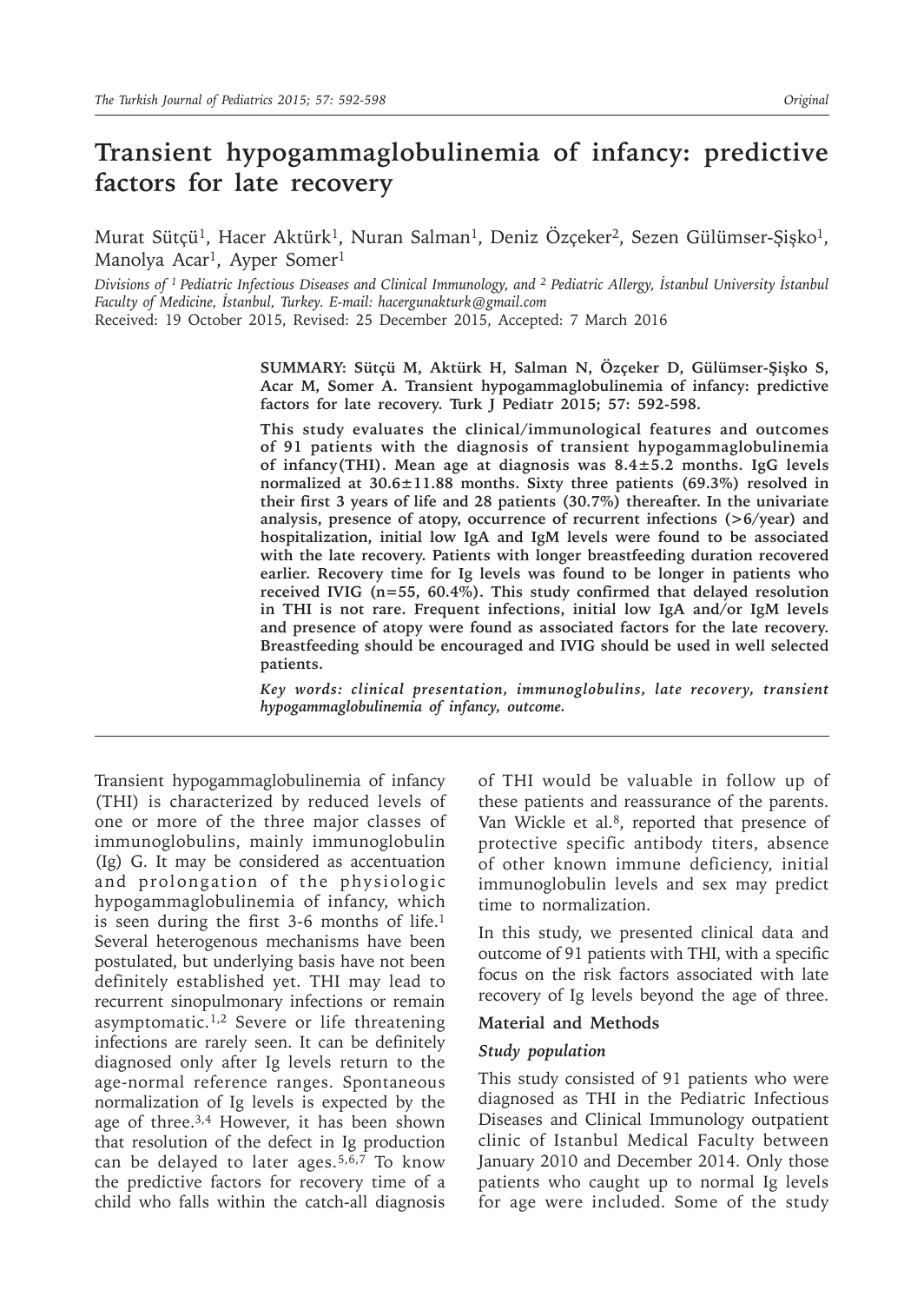patients were referred to our clinic because of previously detected low Ig levels in other clinics. Most of the patients presented to our outpatient clinic with the complaint of recurrent infections and later were identified as having THI. Finally, some other patients were detected to have hypogammaglobulinemia when they were admitted to our hospital due to a serious infection. Diagnosis of THI was made according to the following criteria<sup>9</sup>: (i) low serum IgG levels (<2SD below the mean for age) which may be accompanied by low IgA/ IgM levels; (ii) exclusion of known etiologies of hypogammaglobulinemia like drugs, genetic disorders, chromosomal abnormalities, and systemic disorders, (iii) absence of clinical and laboratory characteristics of other known types of immune deficiency syndromes. Patients were followed up at 2-4 months interval for monitorization of Ig levels and recurrent infections. The patients who were sufferring from frequent infections or serious infections like pneumonia or meningitis were given intravenous immunoglobulin (IVIG) with a dose of 400-500 mg/kg. They were seen at least 6 weeks after and IVIG replacement was reassessed by serum Ig levels and clinical recovery findings. Some patients with frequent upper respiratory tract infections, who were not justifiable for IVIG replacement were followed by prophylactic antibiotics. Pneumococcal vaccine response was tested in patients who were  $\geq 2$  years old.

# *Data Collection and Study Design*

Medical records of the patients were reviewed and data about the following criteria were recorded: age at symptom onset, age at diagnosis, presence of paternal consanguinity, localization and frequency of infections, serial measurements of serum IgG, IgA and IgM at admission and during follow up, lymphocyte subset analysis at admission, presence of atopy which was determined by specific IgE and/or skin prick tests, medications (IVIG and/or prophylactic antibody, if given), total duration of follow up and recovery time of hypogammaglobulinemia. Patients were divided into two groups as those who regained normal Ig levels within 36 months of age (early recovery group) and those who regained normal Ig levels after 36 months of age (late recovery group). In order to define predictive factors for the late

recovery of Ig levels in THI, these two groups were compared regarding relevant clinical and laboratory parameters.

### *Laboratory studies*

Serum Ig and IgG subgroup analyses were performed by nephelometrical method using commercially available kits (Date Behring Marburg Gmbh, Germany) and compared with age-related normal values.10 Absolute numbers and percentages of lymphocyte subsets (CD3+ as total T cells, CD3+/CD4+ as helper T cells, CD3+/CD8+ as cytotoxic T cells, CD19+ and CD20+ as B cells, CD3+CD16/56+ as natural killer cells) were measured by fourcolor flow cytometry (BD Facs Calibur, BD Calibur, BD Biosciences, San Jose, California, USA). Patients' results were compared with age-related normal values.<sup>11</sup> Antibody response to pneumococcal vaccination was tested. For this purpose, 23-valent pneumococcal polysaccharide vaccine was used and IgG antibodies against pneumococcal capsular polysaccharide present in serum were measured before and 4 weeks after the vaccination (Binding site VaccZyme anti-PCP IgG EIA-kit, USA). Less than 2-fold increase in specific IgG response was considered an impaired antibody response to polysaccharide antigens.

The study protocol was approved by the Ethics Committee of Istanbul Medical Faculty.

# **Statistical Method**

Statistical analysis of data was performed with statistical package for social science (SPSS) for Windows version 21.0 (SPSS 21.0, SPSS Inc. USA). Variables between groups were compared by using "Fisher chi-square" and "independent sample t-tests". P values < 0.05 were accepted as statistical significance limit. The significant predictors of late recovery with a p value of ≤0.05 in univariate analysis were fitted to perform logistic regression analysis model to identify independent risk factors associated with late recovery of Ig levels in THI.

# **Results**

### *Clinical and laboratory features of the patients with THI*

Clinical features of 91 patients were shown in Table I. Parental consanguinity was present in 17 patients (18.7%). All study patients had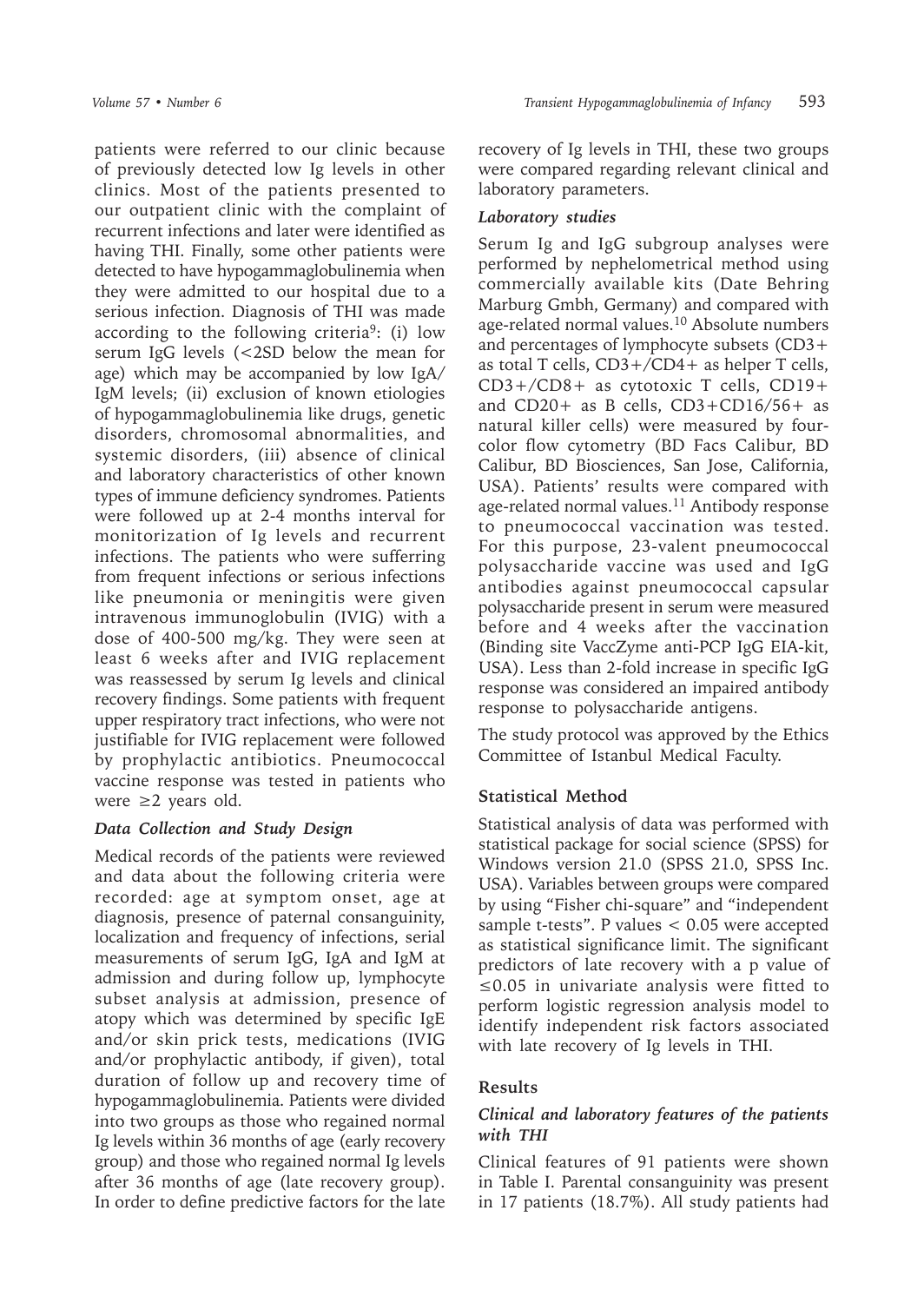| Variables                                                                                                                                                                                                                                                    |                                                                                                          |
|--------------------------------------------------------------------------------------------------------------------------------------------------------------------------------------------------------------------------------------------------------------|----------------------------------------------------------------------------------------------------------|
| Gender, $n$ $(\%)$<br>Male                                                                                                                                                                                                                                   | 55 (60.4%)                                                                                               |
| Female<br>Age at symptom onset, months<br>$Mean \pm SD$<br>Median (range)<br>Age at diagnosis, months<br>$Mean \pm SD$<br>Median (range)<br>Duration of time for recovery, months<br>$Mean \pm SD$<br>Median (range)                                         | 36 (39.6%)<br>$4.2 \pm 1.3$<br>$6(2-14)$<br>$8.4 \pm 5.2$<br>$7(2-24)$<br>$22.15 \pm 9.62$<br>20 (18-60) |
| Age at recovery, months<br>$Mean \pm SD$<br>Median (range)                                                                                                                                                                                                   | $30.16 \pm 1.18$<br>25 (12-56)                                                                           |
| Clinical presentations, $n$ (%)<br>Asymptomatic<br>Recurrent upper respiratory infections<br>Lower respiratory tract infections<br>Recurrent wheezing<br>Gastrointestinal system infections<br>Urinary system infection<br>Central nervous system infections | 28 (30.8)<br>29 (31.9)<br>10(1.1)<br>18 (19.8)<br>3(3.2)<br>2(2.2)<br>1(1.1)                             |
| Atopic manifestations <sup>*</sup> , n $(\%)$                                                                                                                                                                                                                | 35 (38.4%)                                                                                               |
| Atopy (positive SPT or specific IgE)                                                                                                                                                                                                                         | 25 (27.5%)                                                                                               |
| High IgE level, $n$ $(\%)$                                                                                                                                                                                                                                   | 8(8.7)                                                                                                   |
| IVIG replacement therapy, $n$ (%)<br>Antibiotic prophylaxis, n (%)<br>IVIG+antibiotic prophylaxis, $n$ (%)                                                                                                                                                   | 55 (60.4%)<br>11 $(12.1\%)$<br>$5(5.5\%)$                                                                |

**Table I.** Clinical Features of 91 Infants with THI

\*including bronchial hyperreactivity and atopic dermatitis

low IgG levels at presentation. In addition to low IgG titers, low serum IgA and IgM levels were also determined (Table II). Thirty two patients (80%) had achieved normal IgA levels for age at the time of IgG recovery. All patients with low IgM levels caught up to norms in the follow up. Lymphocyte subset analysis determined that total lymphocyte, T cell, B cell and natural killer cell counts of all patients were within the normal ranges for age. Mean values for absolute counts of lymphocyte subgroups were depicted in Table III.

Fifty five patients (60.4%) received IVIG replacement (Table I) with a mean of  $1.23\pm0.54$ (range:1-3) times and with a median duration of 1 month (range:1-18 months). It was given to 36 patients with recurrent infections, 15 patients with recurrent wheezing and 4 asymptomatic infants with serum IgG levels <3SD below the mean for age. IVIG therapy decreased infectious episodes in 81% of patients (30 out of 36 patients) with recurrent infections. It caused improvement in 66.6% of patients with recurrent wheezing (10 out of 15 patients).

Patients were followed up for a mean of 21.60±9.09 months. IgG levels reached the norms for age at a mean of  $22.15\pm9.62$ months (Table I). There was no difference between asymptomatic and symptomatic patients regarding the duration of IgG recovery  $(20.21 \pm 5.75$  months vs  $22.22 \pm 10.21$  months, p=0.33). On the other hand, recovery time was found to be longer in patients who recieved IVIG therapy compared to patients who did not  $(23.61 \pm 10.20$  months vs  $18.52 \pm 6.0$  months,  $p=0.008$ ).

Predictive factors for late recovery from THI: Sixty three patients (69.3%) recovered from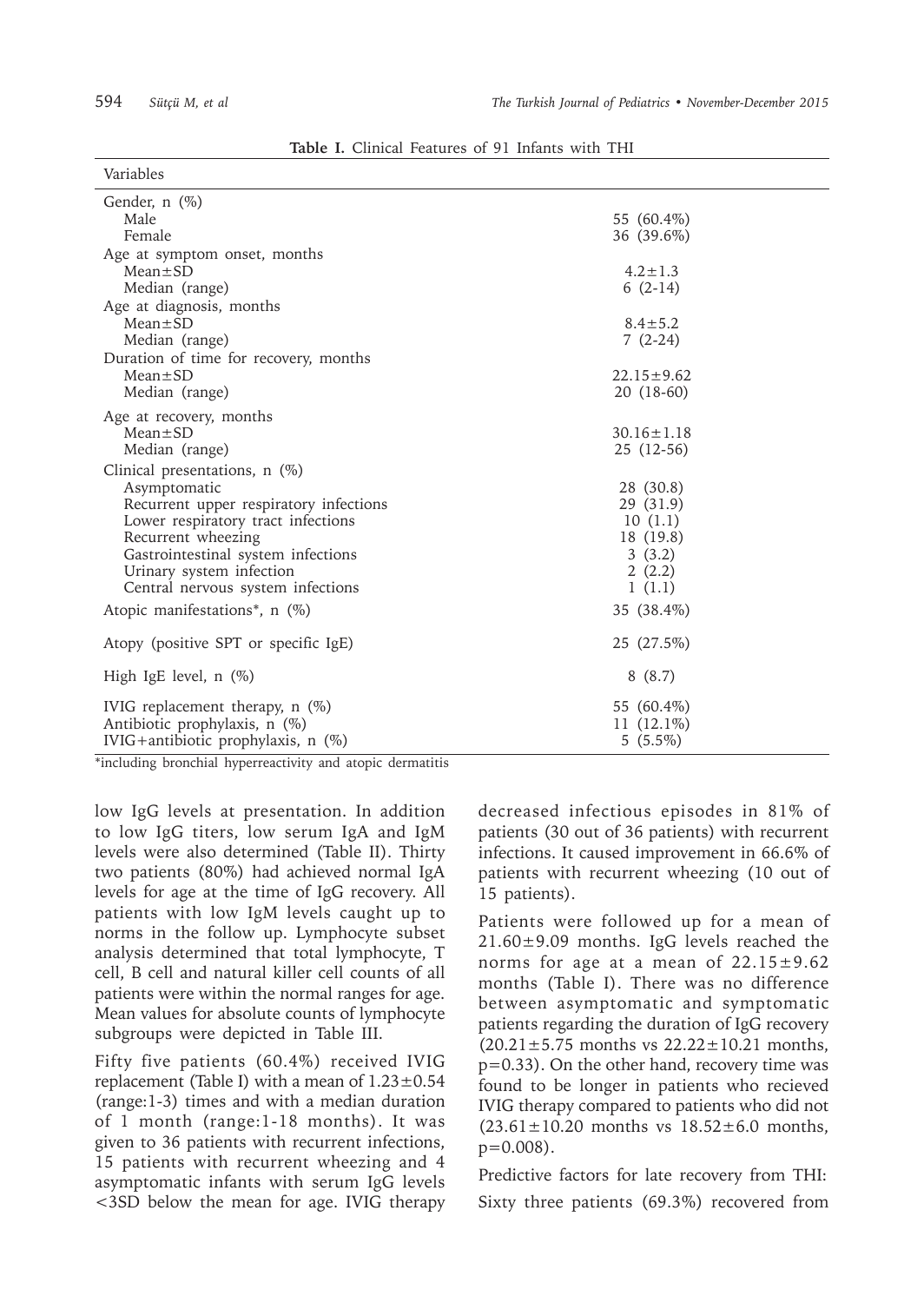|                  | Total<br>$n = 91$ (%) | Early recovery group <sup>1</sup><br>$(n=63)$ | Late recovery<br>group <sup>2</sup> $(n=28)$ | p       |
|------------------|-----------------------|-----------------------------------------------|----------------------------------------------|---------|
| Isolated low IgG | 45 (49.5)             | 41 $(65.1)$                                   | 4(14.3)                                      | < 0.001 |
| Low IgG-IgA      | 32(35.2)              | 17 (27.0)                                     | 15(53.6)                                     | 0.014   |
| Low IgG-IgM      | 32 (35.2)             | 27(3.2)                                       | 5(17.9)                                      | 0.015   |
| Low IgG-IgA-IgM  | 7(7.7)                | 3(4.8)                                        | 4(14.3)                                      | 0.11    |
| Low IgA          | 40 (43.9)             | 22 (34.9)                                     | 18 (64.3)                                    | 0.009   |
| Low IgM          | 14 (15.4)             | 5(7.9)                                        | 9(32.1)                                      | 0.003   |

**Table II.** Evaluation of Initial Serum Ig Levels of the Patients

**<sup>1</sup>** The patients who regained normal Ig levels within 36 months of age. 2 The patients who regained normal Ig levels after 36 months of age.

hypogammaglobulinemia within 36 months of age (early recovery group) and 28 (30.7%) patients recovered after 36 months of age (late recovery group). These two groups were compared regarding clinical and laboratory features (Tables II-IV). Univariate analysis of the clinical features of early and late recovery groups were presented in Table IV. Older age at symptom onset, atopy, shorter duration of breastfeeding, higher frequency of infectios episodes/year and need for hospitalization were more frequent in the late recovery group.

Table II shows the comparative evaluation of initial serum Ig levels of the two groups. Accompanying low IgA and IgM levels at presentation were more frequently found in the late recovery group ( $p=0.009$  and  $p=0.003$ respectively, Table II). In Table III, initial mean levels of major Ig classes and mean absolute counts of lymphocyte subgroups were presented. Although the patients in the late recovery group had significantly lower absolute counts of lymphocytes and some lymphocyte subgroups, all of them were within the agerelated normal ranges. A normal pneumococcal vaccine response was obtained in all patients who were  $\geq 2$  years old.

Logistic regression analysis was performed for clinically relevant variables with a p value of <0.05. Presence of recurrent infections with

|                                                                      | Total<br>$n=91$                        | Early recovery<br>group <sup>1</sup><br>$(n=63)$ | Late recovery<br>group <sup>2</sup> $(n=28)$ | P              |
|----------------------------------------------------------------------|----------------------------------------|--------------------------------------------------|----------------------------------------------|----------------|
| $\lg G$ , mg/dl                                                      |                                        |                                                  |                                              |                |
| 2-5 months                                                           | $217.96 \pm 54.70$                     | $220 \pm 10.4$                                   | $192 \pm 32.8$                               | 0.39           |
| 6-8 moths                                                            | $229.40 \pm 60.23$                     | $230 \pm 14.1$                                   | $225 \pm 33.7$                               | 0.87           |
| 9-12 months                                                          | $242.52 \pm 47.47$                     | $239 \pm 15.9$                                   | $247 \pm 11.1$                               | 0.71           |
| 13-24 months<br>IgA, mg/dl                                           | $257.0 \pm 66.68$<br>$22.41 \pm 14.90$ | $301 \pm 33.8$<br>$24.33 \pm 16.03$              | $235 \pm 69.1$<br>$18.10 \pm 11.04$          | 0.044<br>0.066 |
| IgM, $mg/dl$                                                         | $45.76 \pm 23.76$                      | $58.64 \pm 24.15$                                | $40.04 \pm 21.38$                            | 0.001          |
| Lymphocyte, absolute number/mm <sup>3</sup><br>Lymphocyte subgroups, | $5027 \pm 2072$                        | $5430 \pm 2176$                                  | $4122 \pm 1485$                              | 0.005          |
| absolute number/ $mm3$                                               |                                        |                                                  |                                              |                |
| $CD3+$ Tcells                                                        | $3590 \pm 1483$                        | $3870 \pm 1500$                                  | $2634 \pm 961$                               | 0.010          |
| $CD19+ B$ cells                                                      | $1214 \pm 648$                         | $1286 \pm 670$                                   | $848 \pm 367$                                | 0.081          |
| $CD3 + CD4 + T$ helper cells                                         | $2598 \pm 1217$                        | $2808 \pm 1202$                                  | $1522 \pm 570$                               | 0.005          |
| $CD3 + CD8 + T$ cytotoxic cells                                      | $936 \pm 448$                          | $1010 \pm 425$                                   | $556 \pm 383$                                | 0.007          |
| $CD3 + CD16 + 56 +$ natural killer cells                             | $613 \pm 382$                          | $660 \pm 463$                                    | $371 \pm 247$                                | 0.23           |

**Table III.** Initial Mean Levels of Major Ig Classes and Mean Absolute Counts of Lymphocyte Subgroups of the Patients

**<sup>1</sup>** The patients who regained normal Ig levels within 36 months of age. <sup>2</sup> The patients who regained normal Ig levels after 36 months of age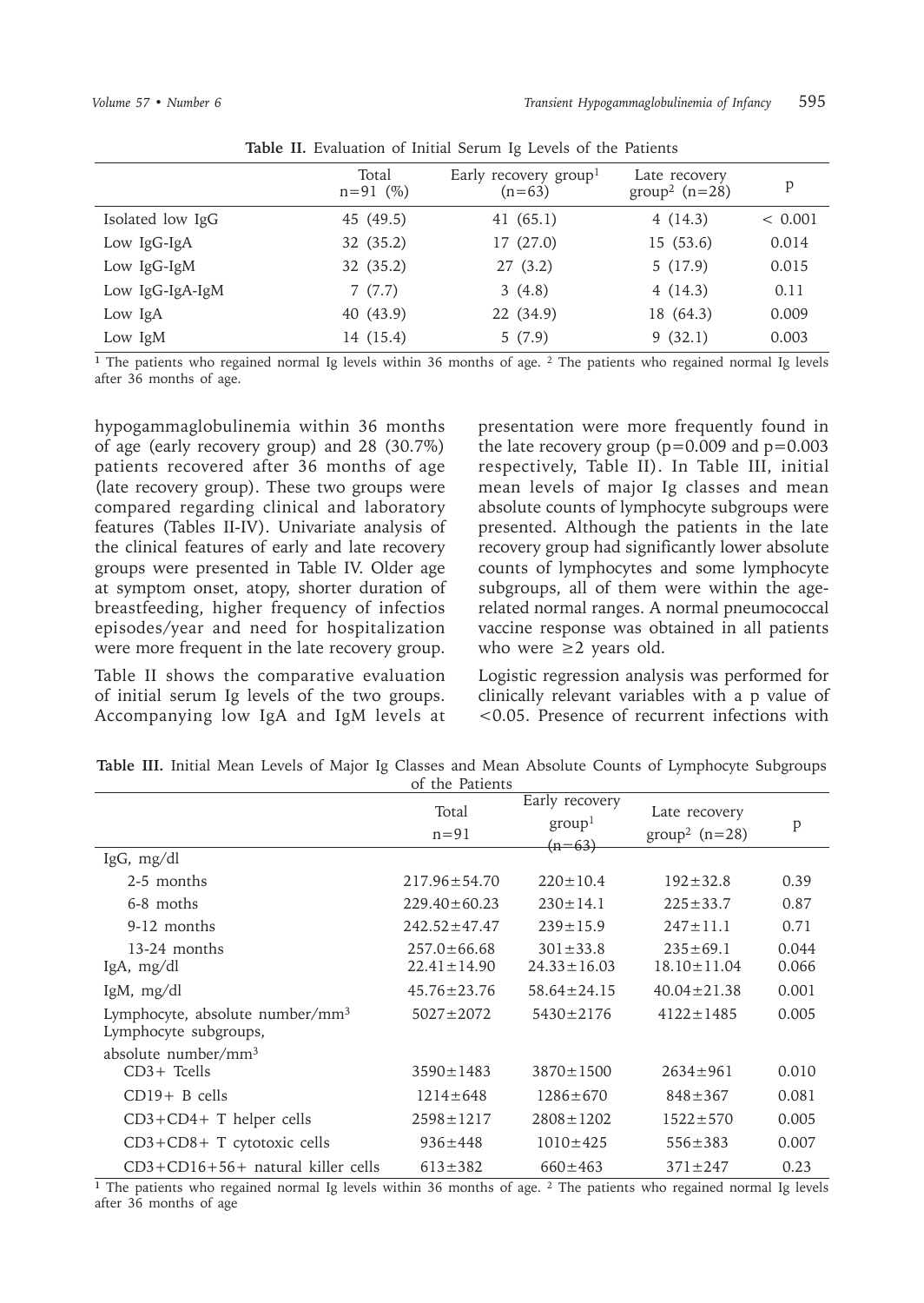more than 6 episodes per year (p=0.019, OR (95% CI): 4.70 (1.28-17.27) ) and initial low IgA levels (p=0.015, OR (95% CI): 3.91 (1.31- 11.71) ) were found to be independent risk factors for the late recovery of IgG.

#### **Discussion**

Transient hypogammaglobulinemia of infancy is a clinical entity that we encounter more frequently, as the physicians' and the parents' awareness of primary immune deficiencies increase. In this study, clinical and immunological features of 91 patients with a diagnosis of THI were evaluated. Furthermore, outcome of the patients were investigated with the aim of defining predictive factors for delay in achievement of normal Ig levels beyond the age of three. In 30.7% of our cohort, normalization of IgG occurred after the age of 3. Logistic regression analysis determined initial IgA levels that is <2SD below the mean for age

|  |  | <b>Table IV.</b> Univariate Analysis of Clinical Variables of Early and Late Recovery Groups. |  |  |  |  |  |  |  |  |  |  |
|--|--|-----------------------------------------------------------------------------------------------|--|--|--|--|--|--|--|--|--|--|
|--|--|-----------------------------------------------------------------------------------------------|--|--|--|--|--|--|--|--|--|--|

| Demographic and clinical features                                                                                                                                                                                                                                                                                                  | Early recovery<br>group <sup>1</sup><br>$(n=63)$                                                   | Late recovery<br>group <sup>2</sup><br>$(n=28)$                                             | p                                                                             |  |
|------------------------------------------------------------------------------------------------------------------------------------------------------------------------------------------------------------------------------------------------------------------------------------------------------------------------------------|----------------------------------------------------------------------------------------------------|---------------------------------------------------------------------------------------------|-------------------------------------------------------------------------------|--|
| Gender, male n (%)                                                                                                                                                                                                                                                                                                                 | 36 (34.5)                                                                                          | 19 (65.5)                                                                                   | 0.33                                                                          |  |
| IgG recovery time, months<br>$Mean \pm SD$<br>Median (min-max)<br>Age of symptom onset, months                                                                                                                                                                                                                                     | $23.14 \pm 4.60$<br>24 (18-36)                                                                     | $45.96 \pm 6.91$<br>44 (38-60)                                                              | 0.001                                                                         |  |
| $Mean \pm SD$<br>Median (min-max)<br>Age at diagnosis, months                                                                                                                                                                                                                                                                      | $4.24 \pm 1.30$<br>$4(2-6)$                                                                        | $7.25 \pm 2.71$<br>$7(3-14)$                                                                | 0.001                                                                         |  |
| $Mean \pm SD$<br>Median (min-max)                                                                                                                                                                                                                                                                                                  | $6.81 \pm 3.86$<br>$6(2-18)$                                                                       | $12.21 \pm 6.01$<br>$12(2-23)$                                                              | < 0.001                                                                       |  |
| Duration of breastfeeding, months<br>$Mean \pm SD$                                                                                                                                                                                                                                                                                 | $12.84 \pm 4.21$                                                                                   | $10.71 \pm 4.31$                                                                            | 0.03                                                                          |  |
| Clinical presentataion, n (%)<br>Asymptomatic<br>Recurrent upper respiratory tract inf.<br>Lower respiratory tract infection<br>Recurrent wheezing<br>Gastrointestinal system infection<br>Urinary system infection<br>Central nervous system infection<br>Number of infectious episodes, $n(\%)$<br>$< 6 /$ year<br>$6-12$ / year | 23 (36.5)<br>11(17.5)<br>3(10.7)<br>8(12.7)<br>2(3.2)<br>1(1.6)<br>1(1.6)<br>24 (38.1)<br>11(17.5) | 5(17.9)<br>18 (64.3)<br>7(11.1)<br>10(35.7)<br>1(3.6)<br>1(3.6)<br>0<br>2(7.1)<br>18 (64.3) | 0.075<br>< 0.001<br>0.89<br>0.011<br>0.92<br>0.79<br>0.50<br>0.003<br>< 0.001 |  |
| History of hospitalization, $n$ (%)                                                                                                                                                                                                                                                                                                | 20 (31.7)                                                                                          | 16(57.1)                                                                                    | 0.022                                                                         |  |
| Atopic manifestations, n (%)<br>Atopic dermatitis<br>Bronchial hyperreactivity<br>Presence of atopy<br>(positive SPT or specific IgE), n (%)                                                                                                                                                                                       | 13 (20.6)<br>8(7.9)<br>13 (20.6)                                                                   | 4(14.3)<br>10(35.7)<br>12 (42.9)                                                            | 0.47<br>0.011<br>0.028                                                        |  |
| IVIG replacement therapy, $n$ (%)                                                                                                                                                                                                                                                                                                  | 37 (58.7)                                                                                          | 18 (64.3)                                                                                   | 0.61                                                                          |  |
| Number of IVIG requirements<br>$Mean \pm SD$<br>Median, min-max                                                                                                                                                                                                                                                                    | $1.50 \pm 0.78$<br>$1\;1-2$                                                                        | $1.10 \pm 0.31$<br>1, 1-3                                                                   | 0.011                                                                         |  |

<sup>1</sup> The patients who regained normal Ig levels within 36 months of age.  $2$  The patients who regained normal Ig levels after 36 months of age.

IVIG: intravenous immunoglobulin, SPT: skin prick test.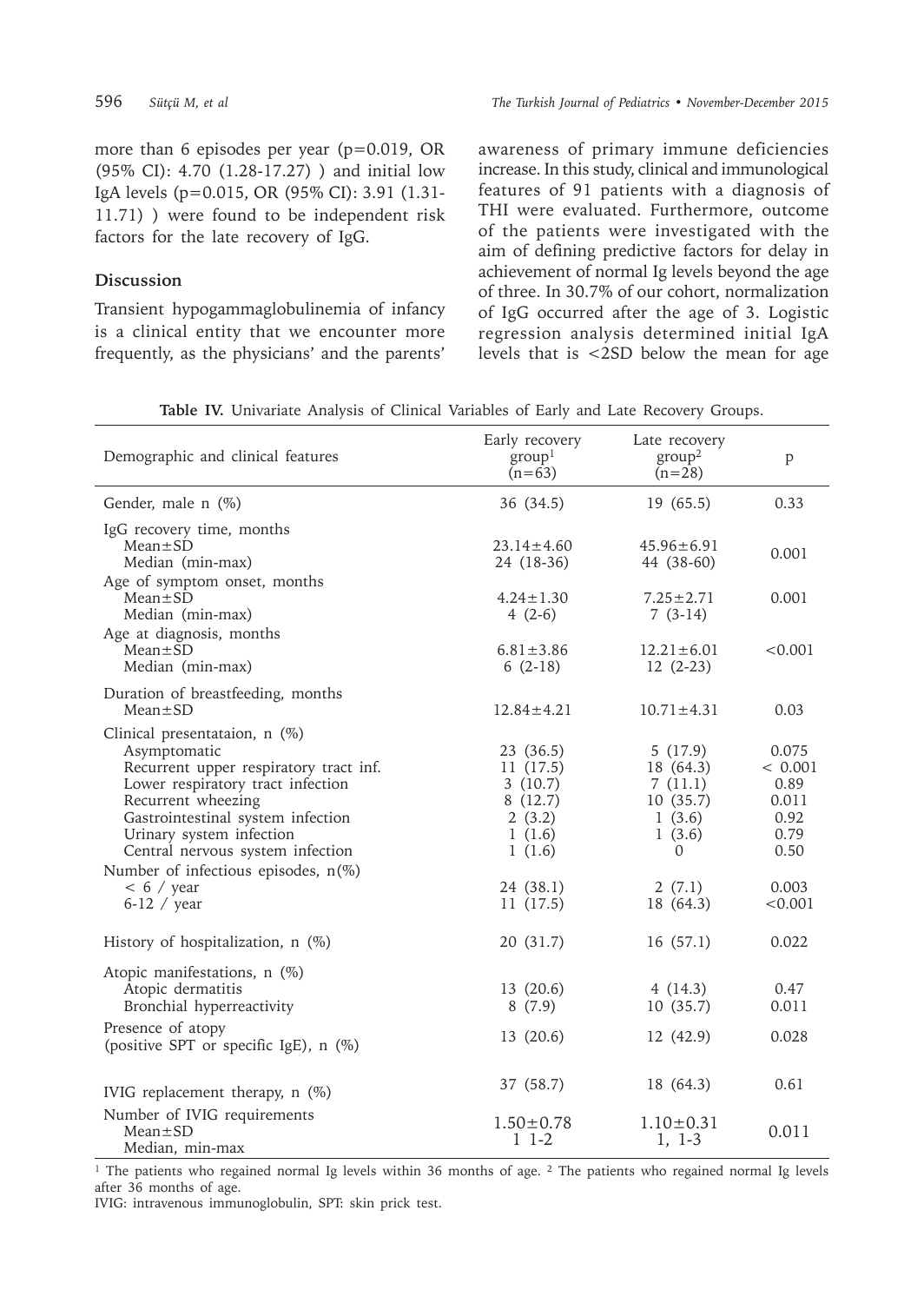and history of recurrent infections more than 6 episodes/year as independent risk factors for the late recovery.

Although the upper age for normal Ig production is defined as 36 months, there are many studies indicating delayed recovery of Ig levels extending to the age of 10.6,7,12-14 Ozen et al.14 reported that only 24% of their cohort achieved normal Ig levels by the age of 3. In accordance with our findings, they also found that prevalance of asthma was higher and elevated IgE levels were more common in patients with delayed THI.<sup>14</sup> Similarly, in another study, higher prevalance of atopic diseases were reported in patients whose Ig levels normalized after 3 years of age.7 They did not find any difference in the frequencies of respiratory infections between the early and late recovery groups.7 However, our data indicated the occurrence of frequent infections as a predicting factor for the late recovery. Moreover, Ozen et al.<sup>14</sup> determined that symptoms started at an older age in patients with delayed THI, which is consistent with our findings.

All major classes of Igs may show decreased levels in THI. Low IgA levels which accompany low IgG are frequently encountered.<sup>14-16</sup> In this study, it was found in 43.9% of patients and found to be a predictive factor for delay in the recovery of Igs. High incidence of initial low IgA (66%) was found by Ertac et al.16, however, no delayed resolution of hypogamaglobulinemia was recorded in their cohort. In the previously mentioned study, Ozen et al.14 reported that in their heterogenous cohort of hypogammaglobulinemia, markedly and persistently decreased IgA levels pointed towards more permanent immunodeficiency disorders like IgA deficiency or common variable immune deficinecy. Partial IgA deficiency was still persisting in 20% of our patients at the time when IgG levels normalized. Moreover, low IgM levels at admission was significantly more frequent in our late recovery group. All of them returned to the age related normal levels during follow up. In another study, a higher incidence of low IgM levels (61%) were determined at admission and 33% of measurements was still low at the time of IgG recovery.<sup>16</sup> Ozen et al.14 also indicated in their study that lower levels of IgM were associated with persistent hypogammaglobulinemia, requirement for IVIG

and more severe infections in all diagnostic groups. Based on all of these findings, we can conclude that among patients presenting with hypogammaglobulinemia who falls within the differential diagnosis of THI, those who have accompanying low IgM and/or IgA levels may be candidates for delayed resolution and should be handled as such.

A relatively high incidence of asymptomatic patients with THI was encountered in our patients. Majority of them were the patients referred from other physicians who detected their hypogammaglobulinemia during the evaluation of various symptoms such as lack of apetite, poor weight gain and non-specific rash. We think that increasing awareness of primary immune deficiencies both among physicians and the community lead to excessive laboratory examinations of immunologic parameters. They did not suffer from recurrent or serious infections during their follow up as well and achieved normal Ig levels within the expected time period.

In this cohort, a relatively high incidence of IVIG administration was determined compared to other studies.2,15,17 IVIG therapy is not considered to be a preferred therapy in the follow up of THI. Physicians often prefer antibiotic prophylaxis or follow up without medication. However some authors suggest that IVIG is more effective than antibiotics in treating viral infections via its antiviral antibody contents. Therefore, another approach that was also accepted by our center was use of IVIG replacement therapy in the patients who suffered from severe or high frequency of infections. The frequency of overall infections decreased more frequently in patients who received IVIG than in patients who did not. This finding was also supported by similarly designed studies.17,18 Furthermore, we observed that atopic symptoms especially bronchial hyperreactivity improved more commonly in IVIG recipients. However, there are concerns about IVIG therapy, regarding risk of interference with and delay in endogenous specific antibody production.19 In a study, patients who received IVIG and patients who did not, reached normal IgG levels at similar ages.17 In another study, it was found that all children produced a normal amount of specific IgG in response to vaccination carried out 5